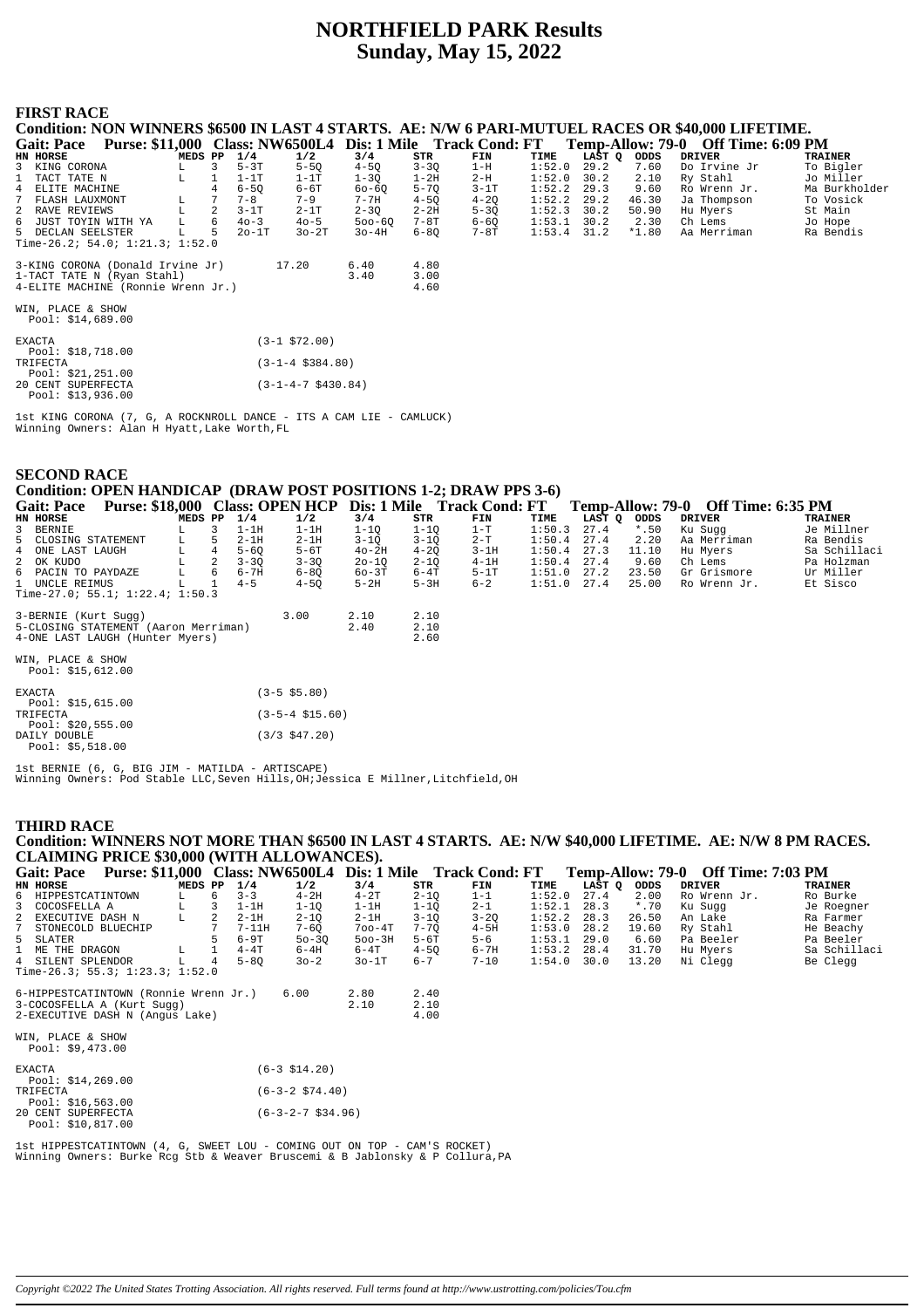| <b>FOURTH RACE</b><br>Condition: NON WINNERS \$8000 IN LAST 4 STARTS. AE: N/W 8 PARI-MUTUEL RACES. |             |                |           |                         |           |          |                                                            |        |      |             |                                    |                |
|----------------------------------------------------------------------------------------------------|-------------|----------------|-----------|-------------------------|-----------|----------|------------------------------------------------------------|--------|------|-------------|------------------------------------|----------------|
| <b>Gait: Pace</b>                                                                                  |             |                |           |                         |           |          | Purse: \$12,200 Class: NW8000L4 Dis: 1 Mile Track Cond: FT |        |      |             | Temp-Allow: 79-0 Off Time: 7:30 PM |                |
| HN HORSE                                                                                           | MEDS PP     |                | 1/4       | 1/2                     | 3/4       | STR      | FIN                                                        | TIME   |      | LAST Q ODDS | <b>DRIVER</b>                      | <b>TRAINER</b> |
| 2 AMERICAN TRADEMARK                                                                               | L.          | $\overline{a}$ | $2 - 10$  | $3 - 1Q$                | $2o-T$    | $2-NS$   | $1 - NK$                                                   | 1:51.2 | 28.4 | 19.20       | Ke Kash Jr                         | Ke Kash Jr     |
| 5 LATER DUDES                                                                                      | L           | 5              | $5-3T$    | $50-2H$                 | $300 - 2$ | $3-H$    | $2-NK$                                                     | 1:51.2 | 28.3 | $*$ .20     | Ro Wrenn Jr.                       | Ro Burke       |
| TREMENDOUS PLAY                                                                                    | $\mathbb L$ |                | $1 - 10$  | $1-H$                   | $1-T$     | $1 - NS$ | $3 - 1$                                                    | 1:51.3 | 29.1 | 11.50       | Gr Grismore                        | Sa Schillaci   |
| 6 ANDALE ANDALE                                                                                    |             |                | $6 - 5Q$  | $60 - 40$               | $6-3H$    | $5-2T$   | $4-1Q$                                                     | 1:51.3 | 28.3 | 58.30       | Ch Lems                            | Ma Burkholder  |
| 4 NOT TODAY                                                                                        | L           |                | $4-2H$    | $4-2H$                  | $4 - 2$   | $4 - 1$  | $5-1H$                                                     | 1:51.3 | 28.4 | 5.00        | Hu Myers                           | Jo Ciocca Jr.  |
| $7^{\circ}$<br>LAST BET                                                                            | L           |                | $7-6H$    | $7 - 6$                 | $7-5Q$    | 6-4H     | $6-4Q$                                                     | 1:52.1 | 28.4 | 31.50       | Aa Merriman                        | Ra Bendis      |
| 3 BULLY PULPIT                                                                                     |             |                | $30 - 10$ | $2o-H$                  | $50 - 30$ | 7-7H     | 7-120                                                      | 1:53.4 | 30.4 | 10.30       | Ty Angus                           | C Loney        |
| Time-26.4; 54.4; $1:22.2$ ; $1:51.2$                                                               |             |                |           |                         |           |          |                                                            |        |      |             |                                    |                |
| 2-AMERICAN TRADEMARK (Keith Kash Jr)                                                               |             |                |           | 40.40                   | 8.40      | 4.20     |                                                            |        |      |             |                                    |                |
| 5-LATER DUDES (Ronnie Wrenn Jr.)                                                                   |             |                |           |                         | 2.10      | 2.10     |                                                            |        |      |             |                                    |                |
| 1-TREMENDOUS PLAY (Greq Grismore)                                                                  |             |                |           |                         |           | 2.80     |                                                            |        |      |             |                                    |                |
| WIN, PLACE & SHOW<br>Pool: \$24,796.00                                                             |             |                |           |                         |           |          |                                                            |        |      |             |                                    |                |
| <b>EXACTA</b><br>Pool: $$20,108.00$                                                                |             |                |           | $(2 - 5 \; $133.00)$    |           |          |                                                            |        |      |             |                                    |                |
| TRIFECTA<br>Pool: $$24,786.00$                                                                     |             |                |           | $(2 - 5 - 1 \ $389.60)$ |           |          |                                                            |        |      |             |                                    |                |
| 20 CENT SUPERFECTA<br>Pool: \$15,574.00                                                            |             |                |           | $(2-5-1-6 \ $219.54)$   |           |          |                                                            |        |      |             |                                    |                |

lst AMERICAN TRADEMARK (6, G, ROCKIN IMAGE - L DEES LOURDES - DRAGON AGAIN)<br>Winning Owners: L'Emmur Stable LLC,Hudson,OH

## **FIFTH RACE**

# **Condition: NON WINNERS \$3500 IN LAST 4 STARTS.**

| <b>Purse: \$7,000</b><br><b>Gait: Pace</b>                                                                                                                                                                                                                                                                             |         |     |           |          |               |               | Class: NW3500L4 Dis: 1 Mile Track Cond: FT |      |               |       | Temp-Allow: 79-0 Off Time: 7:49 PM |                |
|------------------------------------------------------------------------------------------------------------------------------------------------------------------------------------------------------------------------------------------------------------------------------------------------------------------------|---------|-----|-----------|----------|---------------|---------------|--------------------------------------------|------|---------------|-------|------------------------------------|----------------|
| HN HORSE                                                                                                                                                                                                                                                                                                               | MEDS PP |     | 1/4       | 1/2      | 3/4           | STR           | FIN                                        | TIME | LAST O ODDS   |       | DRIVER                             | <b>TRAINER</b> |
| 1 ODDS ON BOCA RATON                                                                                                                                                                                                                                                                                                   | L.      |     | $3 - 4$   | $3o-2H$  | $10-NS$       | $1-T$         | $1 - 1$                                    |      | $1:52.0$ 28.1 | *1.10 | Ja Thompson                        | To Luther      |
| 9 POUND SIGN                                                                                                                                                                                                                                                                                                           |         | I 9 | $4 - 50$  | $40-3T$  | $40-1T$       | $2 - T$       | $2 - 1$                                    |      | $1:52.1$ 28.0 | 2.20  | Ch Lems                            | Jo Hope        |
| 4 LYONS FRIENDS                                                                                                                                                                                                                                                                                                        |         | 4   | $2-1T$    | $2 - 2$  | $3 - 10$      | $4 - 40$      | $3 - 2$                                    |      | $1:52.2$ 28.2 | 18.00 | Ry Stahl                           | El Tolley      |
| 2 M G KID                                                                                                                                                                                                                                                                                                              |         |     | $5 - 6T$  | $5 - 5$  | $5 - 3$       | $6 - 70$      | $4 - 5$                                    |      | $1:53.0$ 28.3 | 19.10 | Aa Merriman                        | Ma Headworth   |
| 5 ANGELO J FRA                                                                                                                                                                                                                                                                                                         |         | 5   | $7 - 10$  | $7 - 7T$ | $7 - 4T$      | $8-8H$        | $5-5H$                                     |      | $1:53.0$ 28.1 | 9.90  | Ke Kash Jr                         | Ke Kash Jr     |
| 7 STRIDE OF PRIDE                                                                                                                                                                                                                                                                                                      |         |     | $1 - 1T$  | $1 - 2$  | $2-NS$        | $3 - 30$      | 6-6                                        |      | $1:53.1$ 29.2 | 4.10  | Ro Wrenn Jr.                       | Ro Burke       |
| 3 MEDOLAND BRUTUS                                                                                                                                                                                                                                                                                                      |         |     | $6 - 80$  | $60-5T$  | $60 - 3$      | $5 - 60$      | 7-7H                                       |      | $1:53.2$ 29.0 | 23.40 | Ku Suqq                            | Je Millner     |
| 6 DRAGON RULER                                                                                                                                                                                                                                                                                                         |         | 6   | $8 - 11H$ | $8-9H$   | $8o-5H$       | $7 - 7$ T     | 8-8H                                       |      | $1:53.3$ 28.4 | 35.80 | Hu Myers                           | C Loney        |
| Time-26.2; 55.2; 1:23.4; 1:52.0                                                                                                                                                                                                                                                                                        |         |     |           |          |               |               |                                            |      |               |       |                                    |                |
|                                                                                                                                                                                                                                                                                                                        |         |     |           |          |               |               |                                            |      |               |       |                                    |                |
| $1.0000 \, \text{O}$ $\frac{1}{2}$ $\frac{1}{2}$ $\frac{1}{2}$ $\frac{1}{2}$ $\frac{1}{2}$ $\frac{1}{2}$ $\frac{1}{2}$ $\frac{1}{2}$ $\frac{1}{2}$ $\frac{1}{2}$ $\frac{1}{2}$ $\frac{1}{2}$ $\frac{1}{2}$ $\frac{1}{2}$ $\frac{1}{2}$ $\frac{1}{2}$ $\frac{1}{2}$ $\frac{1}{2}$ $\frac{1}{2}$ $\frac{1}{2}$ $\frac{1$ |         |     |           |          | $\sim$ $\sim$ | $\sim$ $\sim$ |                                            |      |               |       |                                    |                |

| 1-UDDS ON BUCA RAION (URSOIL INOMPSON) 4.20<br>9-POUND SIGN (Christopher Lems)<br>4-LYONS FRIENDS (Ryan Stahl) | 4.0U<br>4. TU<br>3.20<br>2.60<br>8.00                                           |
|----------------------------------------------------------------------------------------------------------------|---------------------------------------------------------------------------------|
| WIN, PLACE & SHOW<br>Pool: $$14,952.00$                                                                        |                                                                                 |
| EXACTA                                                                                                         | $(1-9 \; $12.00)$                                                               |
| Pool: $$22,484.00$<br>TRIFECTA<br>Pool: \$23,072.00                                                            | $(1-9-4 \text{ }599.60)$                                                        |
| 20 CENT SUPERFECTA<br>Pool: $$16,915.00$                                                                       | $(1-9-4-2 \ $64.58)$                                                            |
| PICK FOUR<br>Pool: \$12.045.00                                                                                 | $(3/6/2/1, 8 \text{ } 51 \text{ } (4 \text{ } 0F \text{ } 4) \text{ } $622.50)$ |

1st ODDS ON BOCA RATON (6, G, CAPTAINTREACHEROUS - CAPTIVA ISLAND - WESTERN HANOVER)<br>Winning Owners: Black Magic Racing, LLC,Blacklick,OH

Scratched: DREAMFAIR CHARRO (Veterinarian - Sick)

### **SIXTH RACE**

| Condition: NON WINNERS \$2250 IN LAST 4 STARTS THAT ARE N/W \$20,000 IN 2022.                           |             |                         |          |                   |                                   |          |          |               |        |         |              |                |
|---------------------------------------------------------------------------------------------------------|-------------|-------------------------|----------|-------------------|-----------------------------------|----------|----------|---------------|--------|---------|--------------|----------------|
| Gait: Pace Purse: \$5,000 Class: NW2250L4 Dis: 1 Mile Track Cond: FT Temp-Allow: 79-0 Off Time: 8:14 PM |             |                         |          |                   |                                   |          |          |               |        |         |              |                |
| HN HORSE                                                                                                | MEDS PP     |                         | 1/4      | 1/2               | 3/4                               | STR      | FIN      | TIME          | LAST Q | ODDS    | DRIVER       | <b>TRAINER</b> |
| 2 MARVALOUS ARTIST                                                                                      | L.          | 2                       | $10-10$  | $1 - 10$          | $1-1Q$                            | $1 - 1Q$ | $1-H$    | 1:52.1        | 28.1   | $*$ .20 | Ry Stahl     | An Rickert     |
| 6 HIP HOP STAR                                                                                          | L           | 6                       | $2 - 1Q$ | $2 - 1Q$          | $2 - 1Q$                          | $2 - 1Q$ | 2-H      | 1:52.1        | 28.0   | 7.70    | Ro Wrenn Jr. | Ke Kash Jr     |
| 1 RANGER ALERT                                                                                          | L           | $\mathbf{1}$            | $3-2T$   | $3-2T$            | $3-2H$                            | $3 - 3Q$ | $3 - 1Q$ | 1:52.2        | 28.0   | 8.50    | Lu Ebersole  | Je Ebersole    |
| 3 IRISH PRINCE                                                                                          | $\mathbb L$ | $\overline{\mathbf{3}}$ | $4 - 4T$ | $4-4H$            | $4 - 4$                           | $4-5T$   | $4-3T$   | 1:53.0        | 28.1   | 29.10   | Ku Sugg      | B Umholtz      |
| 5 BET ON JACK                                                                                           | L           | 5                       | 6-7T     | $6 - 70$          | $6 - 50$                          | $5 - 8$  | $5 - 6$  | 1:53.2        | 28.2   | 32.60   | Gr Grismore  | Ha Day         |
| 7 VINTAGE GRAND                                                                                         | L           | $7\overline{ }$         | 7-9T     | 7-8T              | $70-5T$                           | $6 - 9$  | $6-6T$   | 1:53.3        | 28.2   | 23.70   | Ke Kash Jr   | Ke Kash Jr     |
| 4 WHO DEEN E                                                                                            | L           |                         | $5 - 60$ | $5-5T$            | $50 - 4$                          | $7 - 9$  | $7 - 8$  | $1:53.4$ 29.0 |        | 9.90    | Aa Merriman  | El Tolley      |
| Time-27.0; 55.3; 1:24.0; 1:52.1                                                                         |             |                         |          |                   |                                   |          |          |               |        |         |              |                |
| 2-MARVALOUS ARTIST (Ryan Stahl)                                                                         |             |                         |          | 2.40              | 2.10                              | 2.10     |          |               |        |         |              |                |
| 6-HIP HOP STAR (Ronnie Wrenn Jr.)                                                                       |             |                         |          |                   | 4.20                              | 2.60     |          |               |        |         |              |                |
| 1-RANGER ALERT (Luke Ebersole)                                                                          |             |                         |          |                   |                                   | 2.60     |          |               |        |         |              |                |
| WIN, PLACE & SHOW<br>Pool: \$20,482.00                                                                  |             |                         |          |                   |                                   |          |          |               |        |         |              |                |
| <b>EXACTA</b>                                                                                           |             |                         |          | $(2-6$ \$8.20)    |                                   |          |          |               |        |         |              |                |
| Pool: \$22,717.00                                                                                       |             |                         |          |                   |                                   |          |          |               |        |         |              |                |
| TRIFECTA                                                                                                |             |                         |          | $(2-6-1$ \$19.60) |                                   |          |          |               |        |         |              |                |
| Pool: \$35,415.00                                                                                       |             |                         |          |                   |                                   |          |          |               |        |         |              |                |
| PICK THREE                                                                                              |             |                         |          |                   | $(2/1,8/2$ \$1 (3 OF 3) \$143.00) |          |          |               |        |         |              |                |
| Pool: $$5,321.00$                                                                                       |             |                         |          |                   |                                   |          |          |               |        |         |              |                |

lst MARVALOUS ARTIST (8, G, DELMARVALOUS - R N ARTIST - REAL ARTIST)<br>Winning Owners: Murdock Racing Stable LLC,Washington,PA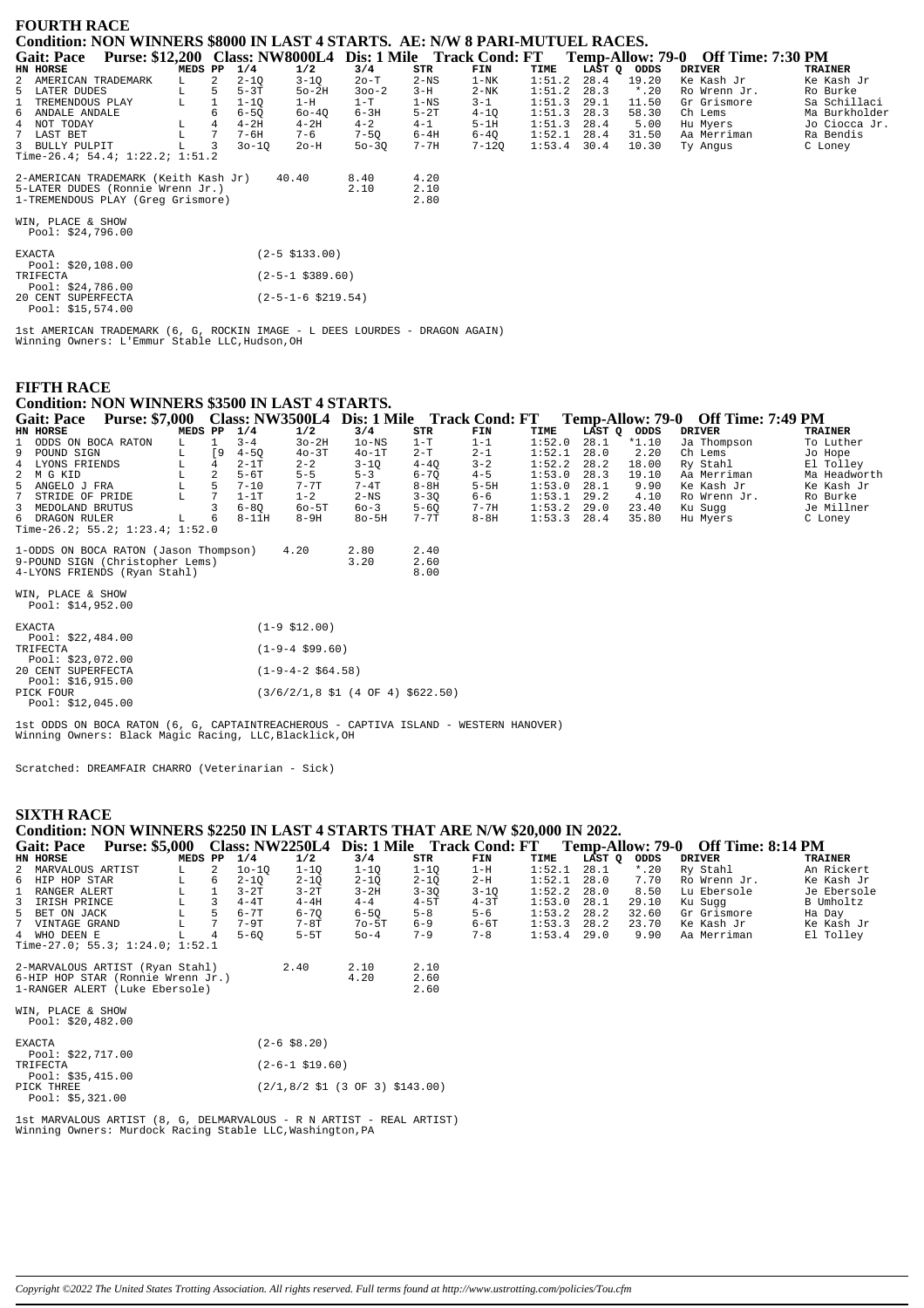#### **SEVENTH RACE Condition: NON WINNERS 1 PARI-MUTUEL RACE OR \$10,000 LIFETIME. AE: N/W 2 PM RACES OR \$20,000 LIFETIME. CLAIMING PRICE \$10,000 (WITH ALLOWANCES).**

| <b>Gait: Pace</b>                      | Purse: \$7,500 Class: NW1PMCD |         |    |          |           |          | Dis: 1 Mile | <b>Track Cond: FT</b> |        |               |         | Temp-Allow: 75-0 Off Time: 8:40 PM |                |
|----------------------------------------|-------------------------------|---------|----|----------|-----------|----------|-------------|-----------------------|--------|---------------|---------|------------------------------------|----------------|
| HN HORSE                               |                               | MEDS PP |    | 1/4      | 1/2       | 3/4      | STR         | FIN                   | TIME   | LAST O        | ODDS    | DRIVER                             | <b>TRAINER</b> |
| 1 PITT PANDA                           |                               |         |    | $3-1H$   | $3-2H$    | 10-1     | $1-2H$      | $1 - 20$              | 1:53.2 | 29.1          | 4.90    | Aa Merriman                        | Sc Cox         |
| 3 HURRYMIKI HANOVER                    |                               | L.      |    | $4 - 4$  | $4 - 4$   | $5 - 40$ | $4 - 3$     | $2 - 20$              | 1:53.4 | 28.4          | $*1.80$ | Ch Lems                            | Ma Chupp       |
| 6 BEACH BUM BOB                        |                               | L       | 5. | $5 - 7$  | $50 - 40$ | $40 - 3$ | $2 - 2H$    | $3 - 40$              | 1:54.1 | 29.2          | 2.80    | Ja Thompson                        | To Luther      |
| 2 PELLEGRINI                           |                               |         | 2  | $2o$ -NS | $1 - 10$  | $2 - 1$  | $3 - 3$     | $4 - 100$             | 1:55.2 | 31.0          | 7.90    | Ke Kash Jr                         | Cr Stein       |
| 7 SHOOT THE ODDS                       |                               |         | 6  | 6-8H     | $6-5T$    | 60-6     | 6-7H        | $5-11H$               |        | $1:55.3$ 30.1 | 8.40    | Ry Stahl                           | Co Kreiser     |
| 8 BROOKDALE JOEY                       |                               | L       |    | $7-10H$  | $7 - 7$ T | $7 - 6$  | $5 - 7$     | $6 - 120$             |        | $1:55.4$ 30.2 | 40.20   | Ku Suaa                            | B Umholtz      |
| 5 FEAR THE L                           |                               |         | 4  | $1 - NS$ | $2 - 10$  | $3 - 3$  | $7 - 17H$   | 7-DIS                 | 0:00.0 | 00.0          | 4.20    | Ro Wrenn Jr.                       | Sa Schillaci   |
| Time-27.0; 55.3; 1:24.1; 1:53.2        |                               |         |    |          |           |          |             |                       |        |               |         |                                    |                |
| 1-PITT PANDA (Aaron Merriman)          |                               |         |    |          | 11.80     | 5.00     | 3.40        |                       |        |               |         |                                    |                |
| 3-HURRYMIKI HANOVER (Christopher Lems) |                               |         |    |          |           | 3.20     | 2.20        |                       |        |               |         |                                    |                |
| 6-BEACH BUM BOB (Jason Thompson)       |                               |         |    |          |           |          | 2.60        |                       |        |               |         |                                    |                |

WIN, PLACE & SHOW Pool: \$17,000.00

| <b>EXACTA</b>      | $(1-3 \; $41.40)$          |
|--------------------|----------------------------|
| Pool: $$19,025.00$ |                            |
| TRIFECTA           | $(1-3-6 \text{ } $134.00)$ |
| Pool: \$18,158.00  |                            |
| 20 CENT SUPERFECTA | $(1-3-6-2 \text{ }559.18)$ |
| Pool: \$15,603.00  |                            |

1st PITT PANDA (3, G, MCARDLE - A P P PANDA - FEELIN FRISKIE) Winning Owners: Brent C Parent,Whitehouse,OH

Scratched: HOUSE EDGE (Judges - Ineligible)

# **EIGHTH RACE Condition: OPEN HANDICAP (POST POSITION 1 ASSIGNED; DRAW PP`S 2-9)**

|             | <b>Gait: Trot</b>                       | <b>Purse: \$18,000</b>              |         |                |          |                     |               |          | Class: OPEN HCP Dis: 1 Mile Track Cond: FT |        |             |         | Temp-Allow: 75-0 Off Time: 9:03 PM |                |  |
|-------------|-----------------------------------------|-------------------------------------|---------|----------------|----------|---------------------|---------------|----------|--------------------------------------------|--------|-------------|---------|------------------------------------|----------------|--|
|             | HN HORSE                                |                                     | MEDS PP |                | 1/4      | 1/2                 | 3/4           | STR      | FIN                                        | TIME   | LAST Q ODDS |         | <b>DRIVER</b>                      | <b>TRAINER</b> |  |
|             | 2 SMOKING JET                           |                                     | L       | $\overline{2}$ | $1 - 10$ | $1-1T$              | $1 - 5$       | $1 - 5$  | $1 - 7$                                    | 1:52.4 | 28.1        | $*1.80$ | Ro Wrenn Jr.                       | Ro Burke       |  |
| $7^{\circ}$ | MVP LUKE                                |                                     |         |                | $4 - 4$  | $4 - 4T$            | $30 - 5H$     | $2 - 5$  | $2 - 7$                                    | 1:54.1 | 28.3        | 2.10    | Ch Lems                            | Ed Zubkoff Jr  |  |
|             | 8 CUMBERLAND GAP                        |                                     | L       | 8              | $8 - 10$ | $8 - 9$             | $8 - 11H$     | $5 - 6H$ | $3 - 7H$                                   | 1:54.1 | 27.2        | 36.00   | Ja Thompson                        | Ji Smith       |  |
|             | 4 PERFECT CHAPTER AS                    |                                     | L       | 4              | $3-2T$   | $3 - 3H$            | $2 - 5$       | $3 - 5$  | $4-8T$                                     | 1:54.3 | 29.0        | 3.30    | Ry Stahl                           | An Rickert     |  |
|             | 6 JOGGINGTOTHEBANK                      |                                     |         | 6              | $7-8T$   | $7 - 7$ T           | $70 - 10$     | $6 - 8$  | $5 - 9$                                    | 1:54.3 | 28.0        | 11.40   | Ku Sugg                            | Ma Burkholder  |  |
|             | 3 YES                                   |                                     | L       |                | $5-5H$   | $5 - 60$            | $5-8H$        | $4 - 6H$ | $6 - 90$                                   | 1:54.3 | 28.2        | 8.80    | Hu Myers                           | Ja McGinnis    |  |
|             | 5 FRANKS WATCHING                       |                                     | L       | 5              | $6 - 70$ | 60-6H               | $4x0-7H$      | $x7-18$  | $7 - 260$                                  | 1:58.0 | 32.0        | 21.00   | Ra Fisher Jr                       | Ry Swift       |  |
|             | 1 REFI                                  |                                     | L       |                | $2 - 10$ | $2-1T$              | xip6x-10 8-35 |          | $8 - 39$                                   | 2:00.3 | 34.0        | 15.80   | Gr Grismore                        | Sa Schillaci   |  |
|             |                                         | Time-27.3; 56.4; $1:24.3;$ $1:52.4$ |         |                |          |                     |               |          |                                            |        |             |         |                                    |                |  |
|             |                                         | 2-SMOKING JET (Ronnie Wrenn Jr.)    |         |                |          | 5.60                | 3.00          | 2.40     |                                            |        |             |         |                                    |                |  |
|             |                                         | 7-MVP LUKE (Christopher Lems)       |         |                |          |                     | 2.80          | 2.80     |                                            |        |             |         |                                    |                |  |
|             |                                         | 8-CUMBERLAND GAP (Jason Thompson)   |         |                |          |                     |               | 10.60    |                                            |        |             |         |                                    |                |  |
|             | WIN, PLACE & SHOW<br>Pool: $$26,875.00$ |                                     |         |                |          |                     |               |          |                                            |        |             |         |                                    |                |  |
|             | <b>EXACTA</b><br>Pool: \$26,033.00      |                                     |         |                |          | $(2 - 7 \; $15.20)$ |               |          |                                            |        |             |         |                                    |                |  |

|          | ---- ---------      |                             |
|----------|---------------------|-----------------------------|
| TRIFECTA |                     | $(2 - 7 - 8 \cdot $271.40)$ |
|          | Pool: $$26,755.00$  |                             |
|          | 20 CENT SUPERFECTA  | $(2 - 7 - 8 - 4 \ $80.76)$  |
|          | Pool: $$20, 299.00$ |                             |

1st SMOKING JET (5, G, TRIUMPHANT CAVIAR - PARIS FILLY - GIANT HIT) Winning Owners: Burke Rcg Stb LLC,Fredericktown,PA;Weaver Bruscemi LLC,Canonsburg,PA;C L Page,Mt Vernon,OH

Scratched: IMPULSE BUY (Veterinarian - Sick)

#### **NINTH RACE**

|                   |                     |         |     |           |           |           |           |                                                            |        |        |         | Condition: NON WINNERS \$8400 IN LAST 4 STARTS (MARES ALLOWED 20%). AE: N/W \$1550 PER START IN 2020-2022 |                |
|-------------------|---------------------|---------|-----|-----------|-----------|-----------|-----------|------------------------------------------------------------|--------|--------|---------|-----------------------------------------------------------------------------------------------------------|----------------|
| <b>Gait: Trot</b> |                     |         |     |           |           |           |           | Purse: \$12,200 Class: NW8000L4 Dis: 1 Mile Track Cond: FT |        |        |         | Temp-Allow: 75-0 Off Time: 9:23 PM                                                                        |                |
| HN HORSE          |                     | MEDS PP |     | 1/4       | 1/2       | 3/4       | STR       | FIN                                                        | TIME   | LAST Q | ODDS    | DRIVER                                                                                                    | <b>TRAINER</b> |
| 4 BIG BAD CAVIAR  |                     | T.      |     | 1-2H      | $1 - 20$  | $1 - 10$  | $1-1H$    | $1 - 1$                                                    | 1:54.0 | 30.0   | $*1.80$ | Ro Wrenn Jr.                                                                                              | Ed Zubkoff Jr  |
| 2 HEIDI'S HEART   |                     |         |     | $2 - 2H$  | $2 - 20$  | $20 - 10$ | $2-1H$    | $2 - 1$                                                    | 1:54.1 | 30.0   | 6.10    | Gr Grismore                                                                                               | Je Roegner     |
| 9 MORAIRTIME      |                     |         | ſ9. | $4 - 60$  | $40 - 4H$ | $3 - 3$   | $3 - 3$   | $3 - 20$                                                   | 1:54.2 | 29.4   | 12.50   | Ja Thompson                                                                                               | To Luther      |
| 1 CHERRY PEEP     |                     |         |     | $3 - 40$  | $3 - 4H$  | $5 - 50$  | $5 - 50$  | $4 - 40$                                                   | 1:54.4 | 29.4   | 3.60    | Ry Stahl                                                                                                  | An Rickert     |
| 3 BACARDI         |                     |         |     | $5 - 8H$  | $50 - 60$ | $40-3H$   | $4 - 30$  | $5-4H$                                                     | 1:54.4 | 30.1   | 17.00   | Ch Lems                                                                                                   | Sa Schillaci   |
| 5 KING FELIX      |                     |         |     | $6 - 11$  | $60 - 6H$ | $70 - 6H$ | $6 - 70$  | 6-5H                                                       | 1:55.0 | 29.4   | 4.60    | Do Irvine Jr                                                                                              | La Clabaugh    |
|                   | 6 BETCHA DIDNT KNOW | L       |     | $7 - 12H$ | $7-9H$    | $6 - 60$  | $7 - 7$ T | $7 - 6$                                                    | 1:55.1 | 30.0   | 41.30   | Hu Mvers                                                                                                  | Sa Schillaci   |
| 8 THATS A BAD BOY |                     |         |     | $8 - 14H$ | $8 - 11$  | $8 - 8$   | $8 - 90$  | $8 - 90$                                                   | 1:55.4 | 30.1   | 32.40   | Ke Kash Jr                                                                                                | Co Kreiser     |
| 7 ANASTASIA RUDY  |                     |         |     | x9x-26H   | $9 - DTS$ | $9 - DTS$ | $9-DIS$   | $9 - DTS$                                                  | 0:00.0 | 00.0   | 5.50    | Ku Suaa                                                                                                   | Je Conger      |

0 INAIS A BAD BOI L 0<br>7 ANASTASIA RUDY L 7<br>Time-27.0; 55.4; 1:24.0; 1:54.0

| 4-BIG BAD CAVIAR (Ronnie Wrenn Jr.)<br>2-HEIDI'S HEART (Grea Grismore)<br>9-MORAIRTIME (Jason Thompson) | 5.60 | 3.20<br>5.20 | 3.00<br>3.40 |
|---------------------------------------------------------------------------------------------------------|------|--------------|--------------|
|                                                                                                         |      |              | 5.80         |

| WIN, PLACE & SHOW<br>Pool: \$20,878.00                       |                             |
|--------------------------------------------------------------|-----------------------------|
| <b>EXACTA</b><br>Pool: $$22.623.00$                          | $(4-2 \, \text{S}24.20)$    |
| <b>TRIFECTA</b>                                              | $(4-2-9 \text{ } $295.40)$  |
| Pool: \$24,903.00<br>20 CENT SUPERFECTA<br>Pool: \$20,841.00 | $(4-2-9-1 \text{ }5102.76)$ |

1st BIG BAD CAVIAR (6, G, WINNING MISTER - CAVIAR GIRL - SJ'S CAVIAR) Winning Owners: Brookside Stables,Grabill,IN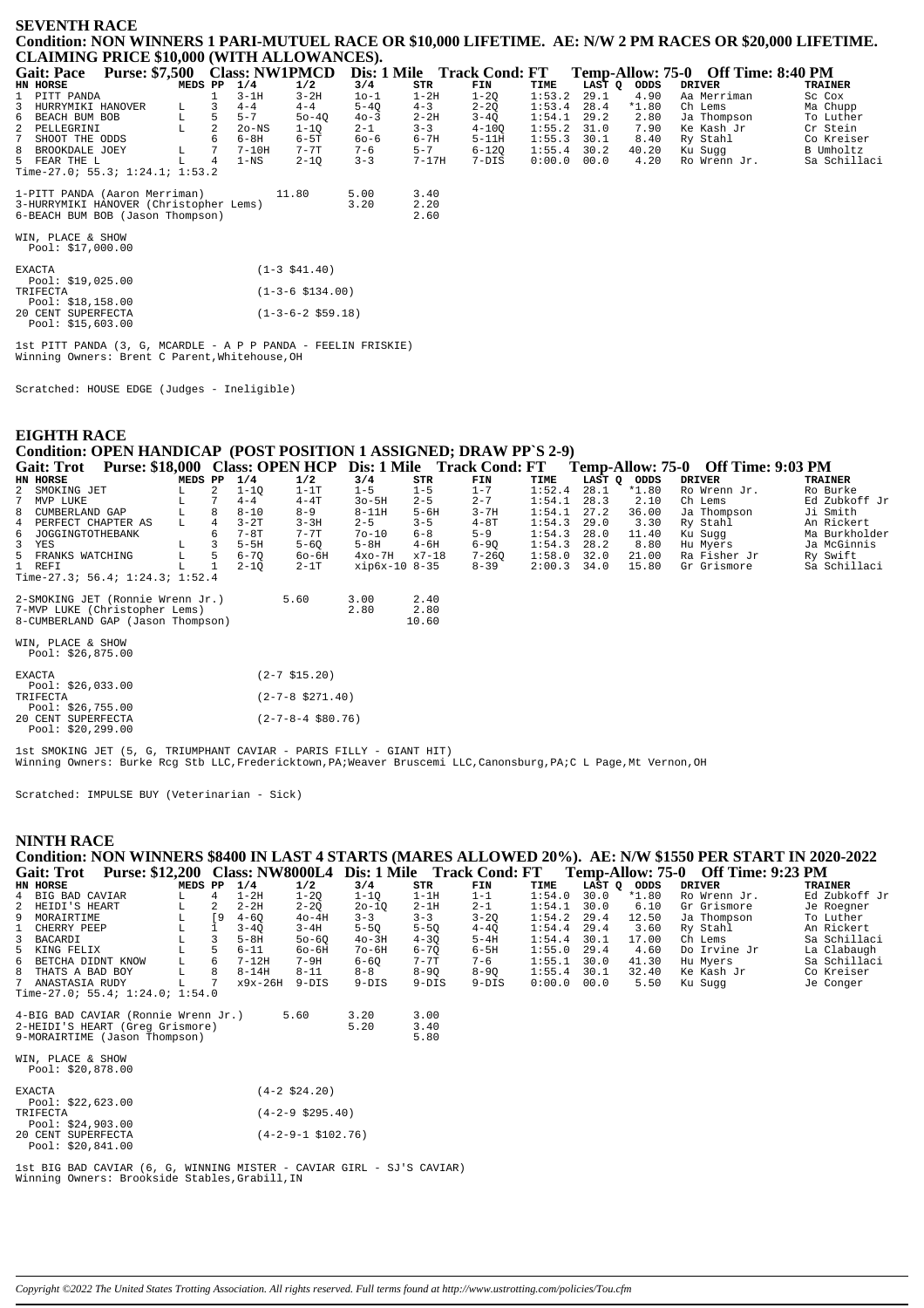| <b>TENTH RACE</b>                                                   |         |                |          |                                                                              |           |          |           |        |        |         |                                    |                |
|---------------------------------------------------------------------|---------|----------------|----------|------------------------------------------------------------------------------|-----------|----------|-----------|--------|--------|---------|------------------------------------|----------------|
| Condition: GREAT LAKES AMATEUR DRIVING SERIES                       |         |                |          |                                                                              |           |          |           |        |        |         |                                    |                |
| Gait: Trot Purse: \$7,500 Class: AMATEUR Dis: 1 Mile Track Cond: FT |         |                |          |                                                                              |           |          |           |        |        |         | Temp-Allow: 75-0 Off Time: 9:50 PM |                |
| <b>HN HORSE</b>                                                     | MEDS PP |                | 1/4      | 1/2                                                                          | 3/4       | STR      | FIN       | TIME   | LAST Q | ODDS    | <b>DRIVER</b>                      | <b>TRAINER</b> |
| 7<br>OBERTO                                                         | L.      | 7              | $70 - 7$ | $30-1T$                                                                      | $2o$ -NS  | $1 - 3$  | $1 - 5$   | 1:56.0 | 29.0   | $*$ .40 | Do Sherman                         | Je Roegner     |
| 2<br>FULTON'S FURY                                                  | L       | 2              | $3-1T$   | $50-3H$                                                                      | $40 - 2$  | $2 - 3$  | $2 - 5$   | 1:57.0 | 29.3   | 9.20    | Ed Miller                          | Ke Kash Jr     |
| SO WISHFULL                                                         |         | $\mathbf{1}$   | $4 - 30$ | $10-0$                                                                       | $1 - NS$  | $3 - 3H$ | $3 - 7T$  | 1:57.3 | 30.3   | 5.40    | La Ferrari                         | La Ferrari     |
| 3<br>CURLYS SON                                                     | L       |                | $2-H$    | $2-Q$                                                                        | $3 - 2$   | $4-5H$   | $4 - 10$  | 1:58.0 | 30.3   | 25.30   | Ma Chupp                           | Ma Chupp       |
| 5<br>JUSTICE REIGNS                                                 |         | 5              | $6 - 7$  | $60 - 4T$                                                                    | $60 - 50$ | $6 - 7H$ | $5 - 100$ | 1:58.0 | 30.0   | 25.00   | Me Miller                          | Me Miller      |
| 6 PEPIN COOLIE                                                      |         |                | $8 - 9$  | $8-6T$                                                                       | $80 - 80$ | $8 - 90$ | $6-10H$   | 1:58.0 | 29.2   | 6.40    | La Harmon                          | Et Sisco       |
| 4 DOMINUS HANOVER                                                   |         | $\overline{4}$ | $1o-H$   | $4 - 2$                                                                      | $5-4H$    | $5 - 7H$ | $7-12T$   | 1:58.3 | 30.4   | 32.30   | Ti Miller                          | Ti Miller      |
| SUMBODYGETDISFOOL<br>8                                              |         |                | $5 - 50$ | $7 - 50$                                                                     | $7 - 6H$  | $7 - 90$ | $8 - 13$  | 1:58.3 | 30.2   | 39.60   | St Oldford                         | Et Sisco       |
| Time-27.3; 58.0; 1:27.0; 1:56.0                                     |         |                |          |                                                                              |           |          |           |        |        |         |                                    |                |
| 7-OBERTO (Donald Sherman)                                           |         |                |          | 2.80                                                                         | 2.40      | 2.10     |           |        |        |         |                                    |                |
| 2-FULTON'S FURY (Edward Miller)                                     |         |                |          |                                                                              | 5.40      | 3.00     |           |        |        |         |                                    |                |
| 1-SO WISHFULL (Larry Ferrari)                                       |         |                |          |                                                                              |           | 2.20     |           |        |        |         |                                    |                |
| WIN, PLACE & SHOW                                                   |         |                |          |                                                                              |           |          |           |        |        |         |                                    |                |
| Pool: \$27,497.00                                                   |         |                |          |                                                                              |           |          |           |        |        |         |                                    |                |
| <b>EXACTA</b>                                                       |         |                |          | $(7-2 \; $12.60)$                                                            |           |          |           |        |        |         |                                    |                |
| Pool: \$30,130.00                                                   |         |                |          |                                                                              |           |          |           |        |        |         |                                    |                |
| TRIFECTA                                                            |         |                |          | $(7-2-1$ \$35.00)                                                            |           |          |           |        |        |         |                                    |                |
| Pool: $$31,264.00$                                                  |         |                |          |                                                                              |           |          |           |        |        |         |                                    |                |
| 20 CENT SUPERFECTA                                                  |         |                |          | $(7-2-1-5 \$15.52)$                                                          |           |          |           |        |        |         |                                    |                |
| Pool: \$29,513.00                                                   |         |                |          |                                                                              |           |          |           |        |        |         |                                    |                |
| PICK FIVE                                                           |         |                |          | $(2/1/2.9/4/7 \text{ }51 \text{ } (5 \text{ }0F \text{ }5) \text{ }5136.30)$ |           |          |           |        |        |         |                                    |                |
| Pool: \$4,813.00                                                    |         |                |          |                                                                              |           |          |           |        |        |         |                                    |                |

Ist OBERTO (6, G, YANKEE GLIDE - DON'T SAY DON'T - DONATO HANOVER)<br>Winning Owners: Paul M O'Neil, Saratoga Springs, NY

## **ELEVENTH RACE** Condition: GUARANTEED \$10,000 PICK 4 STARTS HERE NON WINNERS \$8000 IN LAST 4 OR \$14,100 IN LAST 7 STARTS. AE: N/W 8 PARI-MUTUEL RACES.

| <b>Purse: \$12,200 Class: NW8000L4</b><br><b>Gait: Pace</b> |         |   |          |                        | Dis: 1 Mile |           | Track Cond: FT |        |        |         | Temp-Allow: 70-0 Off Time: 10:13 PM |                |
|-------------------------------------------------------------|---------|---|----------|------------------------|-------------|-----------|----------------|--------|--------|---------|-------------------------------------|----------------|
| HN HORSE                                                    | MEDS PP |   | 1/4      | 1/2                    | 3/4         | STR       | FIN            | TIME   | LAST Q | ODDS    | <b>DRIVER</b>                       | <b>TRAINER</b> |
| 2 ABSOLUT ROCKS                                             | L.      | 2 | $2-1H$   | $2-1H$                 | $2 - 1Q$    | $2 - 10$  | $1 - 2$        | 1:50.1 | 27.3   | 5.00    | Ro Wrenn Jr.                        | C Loney        |
| 1 CALVIN K                                                  | г       |   | $1-1H$   | $1-1H$                 | $1 - 10$    | $1 - 10$  | $2 - 2$        | 1:50.3 | 28.1   | 2.90    | Aa Merriman                         | Bi Rhoades     |
| 5 AMADEUS AS                                                |         | 5 | $5 - 8$  | хбоо-б                 | $300 - 40$  | $3 - 40$  | $3 - 5$        | 1:51.1 | 28.0   | $*$ .60 | Ku Sugg                             | Pa Holzman     |
| 3 DD'S BIG JOE                                              | L       | 3 | $3 - 4H$ | $4-4H$                 | $5 - 50$    | $4-6T$    | $4 - 6$        | 1:51.2 | 28.0   | 23.00   | Ja Thompson                         | La Merriman    |
| 6 FLY CHARLEY FLY                                           | L       | 6 | $6 - 90$ | $50 - 5H$              | $600 - 60$  | $5-8T$    | $5 - 80$       | 1:51.4 | 28.1   | 48.80   | Lu Ebersole                         | Je Ebersole    |
| 4 DEVIL OR ANGEL                                            |         |   | $4 - 6$  | $30 - 4$               | $40 - 50$   | $6-8T$    | $6 - 9$        | 1:52.0 | 28.3   | 20.40   | Ry Stahl                            | Jo Wengerd     |
| 7 MANCINO                                                   | L       |   | $7-10T$  | $7 - 8H$               | $7 - 8$     | $7-10T$   | $7-9T$         | 1:52.1 | 28.1   | 57.70   | Do Irvine Jr                        | Ro Weaver      |
| 8 TOOT TOOT N                                               | L       | 8 | $8-12H$  | $8 - 11$               | $80-8H$     | $8 - 120$ | $8 - 10$       | 1:52.1 | 28.1   | 14.90   | Hu Myers                            | Je Millner     |
| Time-27.0; 55.1; $1:22.2$ ; $1:50.1$                        |         |   |          |                        |             |           |                |        |        |         |                                     |                |
| 2-ABSOLUT ROCKS (Ronnie Wrenn Jr.)                          |         |   |          | 12.00                  | 6.40        | 2.80      |                |        |        |         |                                     |                |
| 1-CALVIN K (Aaron Merriman)                                 |         |   |          |                        | 4.40        | 2.40      |                |        |        |         |                                     |                |
| 5-AMADEUS AS (Kurt Sugg)                                    |         |   |          |                        |             | 2.10      |                |        |        |         |                                     |                |
| WIN, PLACE & SHOW                                           |         |   |          |                        |             |           |                |        |        |         |                                     |                |
| Pool: $$27,716.00$                                          |         |   |          |                        |             |           |                |        |        |         |                                     |                |
| EXACTA                                                      |         |   |          | $(2-1$ \$39.80)        |             |           |                |        |        |         |                                     |                |
| Pool: $$33,640.00$                                          |         |   |          |                        |             |           |                |        |        |         |                                     |                |
| TRIFECTA                                                    |         |   |          | $(2 - 1 - 5 \ $82.20)$ |             |           |                |        |        |         |                                     |                |
| Pool: $$47,171.00$                                          |         |   |          |                        |             |           |                |        |        |         |                                     |                |

PICK THREE  $(4/7/2 \text{ } $1 \text{ } (3 \text{ } 0F \text{ } 3) \text{ } $54.90)$ Pool: \$7,715.00

1st ABSOLUT ROCKS (7, G, ROCKIN IMAGE - GUY'S GAL - TOWNER'S BIG GUY)<br>Winning Owners: Mark A Paskowski, Novelty, OH

### **TWELFTH RACE**

Condition: NON WINNERS \$6500 IN LAST 4 STARTS (MARES ALLOWED 20%). AE: N/W 6 PARI-MUTUEL RACES. Gait: Trot Purse: \$11,000 Class: NW6500L4 Dis: 1 Mile Track Cond: FT Temp-Allow: 70-0 Off Time: 10:35 PM

|                                                       | HN HORSE                                                                                                                                                    | MEDS PP |    | 1/4       | 1/2                | 3/4          | STR                  | FIN       | TIME   | LAST Q | ODDS    | <b>DRIVER</b> | <b>TRAINER</b> |
|-------------------------------------------------------|-------------------------------------------------------------------------------------------------------------------------------------------------------------|---------|----|-----------|--------------------|--------------|----------------------|-----------|--------|--------|---------|---------------|----------------|
|                                                       | 3 SETIT AND FORGETIT                                                                                                                                        | L       | 3  | $x3-2H$   | $3o-2H$            | $2o-T$       | $2-T$                | $1-NK$    | 1:53.4 | 29.0   | $*1.00$ | Aa Merriman   | Jo Oliverio    |
|                                                       | MAC DEENO                                                                                                                                                   |         |    | $1o-T$    | $1-1H$             | $1-T$        | $1-T$                | $2-NK$    | 1:53.4 | 29.1   | 2.30    | Ry Stahl      | An Rickert     |
| 2                                                     | DYNAMIC EDGE                                                                                                                                                |         |    | $2-T$     | $2-1H$             | $3 - 2$      | $3-2T$               | $3-2T$    | 1:54.2 | 29.2   | 11.30   | Ke Kash Jr    | Je Roegner     |
| 4                                                     | CHASIN' DREAMS                                                                                                                                              | L       | 4  | $4 - 3T$  | $4 - 40$           | $4 - 3Q$     | $4-4T$               | $4 - 3$   | 1:54.2 | 29.1   | 4.70    | Gr Grismore   | Sa Schillaci   |
| 5                                                     | FIREWORKS FLASH                                                                                                                                             | L       | 5  | $6 - 8T$  | 60-60              | $600 - 50$   | $6 - 70$             | $5 - 5$   | 1:54.4 | 29.1   | 15.50   | Lu Ebersole   | Je Millner     |
| 9                                                     | DONTYOUSAYIT                                                                                                                                                | L       | [9 | $5 - 6$   | $50 - 5$           | $50 - 4$     | $5 - 60$             | $6 - 50$  | 1:54.4 | 29.2   | 12.70   | Hu Myers      | Ke Sherman     |
| 6                                                     | EMERALD CHIP                                                                                                                                                | L       | 6  | $7 - 110$ | 7-8T               | $7 - 7$      | $7 - 8$              | 7-6H      | 1:55.0 | 29.0   | 61.70   | La Harmon     | La Harmon      |
|                                                       | STORMONT PARK                                                                                                                                               | L       |    | $8-13T$   | $8-10H$            | $8 - 10$     | $8 - 11$             | $8 - 100$ | 1:55.4 | 29.1   | 58.00   | Ch Lems       | Me O'Donnell   |
|                                                       | 8 NEXT WOMAN UP                                                                                                                                             |         | 8  | $9 - 160$ | $9 - 12H$          | $9 - 120$    | $9 - 13$             | $9 - 11T$ | 1:56.1 | 29.1   | 62.70   | Ku Sugg       | Ch Myrick      |
|                                                       | Time-28.0; 56.3; 1:24.3; 1:53.4<br>3-SETIT AND FORGETIT (Aaron Merriman)<br>1-MAC DEENO (Ryan Stahl)<br>2-DYNAMIC EDGE (Keith Kash Jr)<br>WIN, PLACE & SHOW |         |    |           | 4.00               | 2.40<br>3.00 | 2.20<br>2.60<br>3.40 |           |        |        |         |               |                |
|                                                       | Pool: $$29,610.00$                                                                                                                                          |         |    |           |                    |              |                      |           |        |        |         |               |                |
|                                                       | <b>EXACTA</b><br>Pool: $$32,586.00$                                                                                                                         |         |    |           | $(3-1$ \$11.80)    |              |                      |           |        |        |         |               |                |
| $(3-1-2 \; $39.40)$<br>TRIFECTA<br>Pool: $$35,915.00$ |                                                                                                                                                             |         |    |           |                    |              |                      |           |        |        |         |               |                |
|                                                       | 20 CENT SUPERFECTA<br>Pool: $$30,831.00$                                                                                                                    |         |    |           | $(3-1-2-4$ \$9.56) |              |                      |           |        |        |         |               |                |

 ${\tt Ist}$  SETIT AND FORGETIT (6, G, DONTYOUFORGETIT - CARSCOT REVIEW - OAKLEA JULIAN) Winning Owners: Calvin T Lamb Estate, Plain City, OH